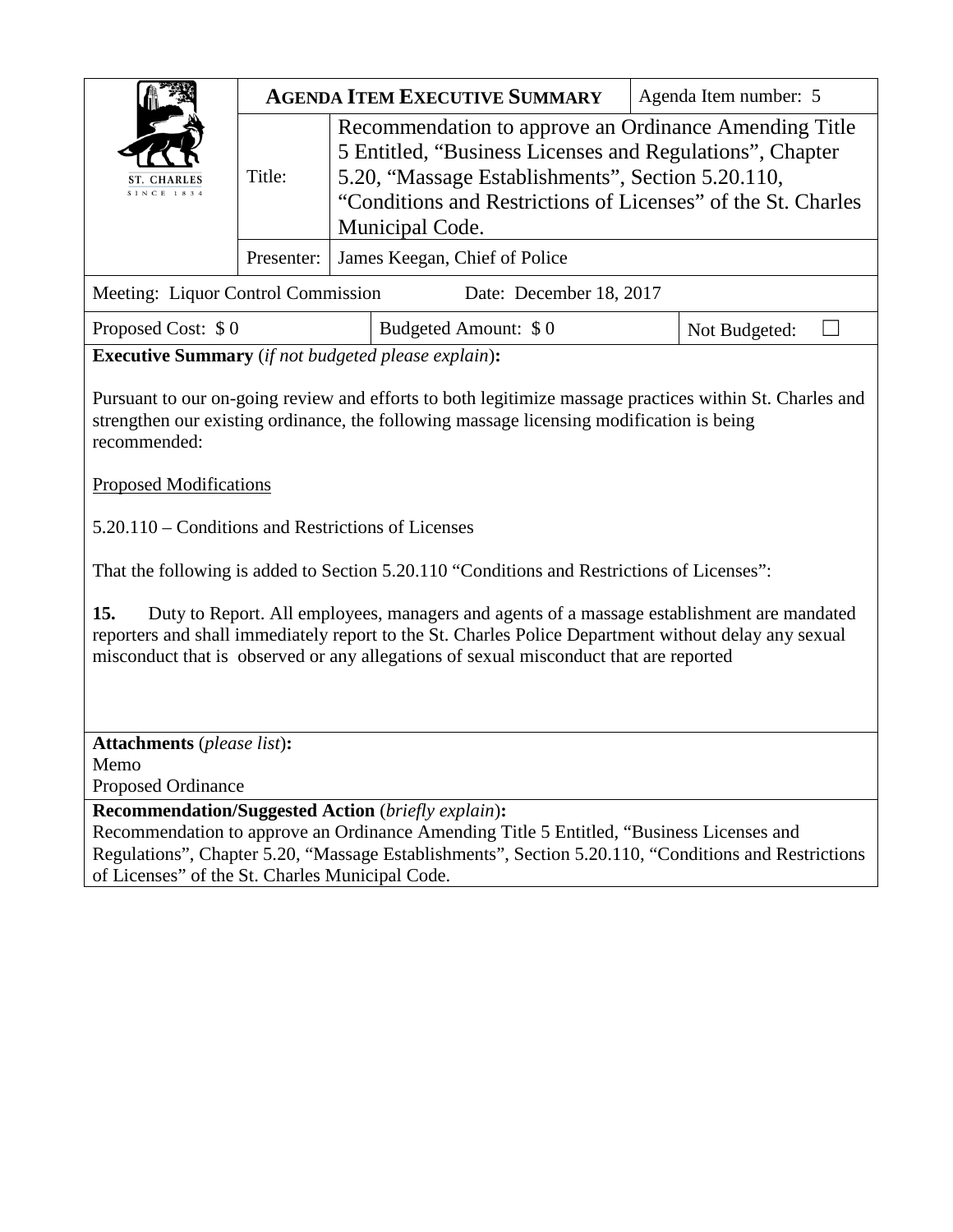# Police Department

# Memo



- To: The Honorable Raymond Rogina, Mayor and Liquor Commissioner
- From: James Keegan, Chief of Police
- Re: Massage Licensing Ordinance Modifications

## Introduction

Pursuant to our on-going review and efforts to both legitimize massage practices within St. Charles and strengthen our existing ordinance, the following massage licensing modification is being recommended:

#### Proposed Modifications

## **5.20.110 – Conditions and Restrictions of Licenses**

That the following is added to Section 5.20.110 "Conditions and Restrictions of Licenses":

15. Duty to Report. All employees, managers and agents of a massage establishment are mandated reporters and shall immediately report to the St. Charles Police Department without delay any sexual misconduct that is observed or any allegations of sexual misconduct that are reported.

#### Summary

We as a staff feel this addition will strengthen our ordinance as established and have vetted these modifications appropriately with our City attorney. As always, I stand ready to discuss and defend my recommendations accordingly.

Thank you in advance for your cooperation in this matter.

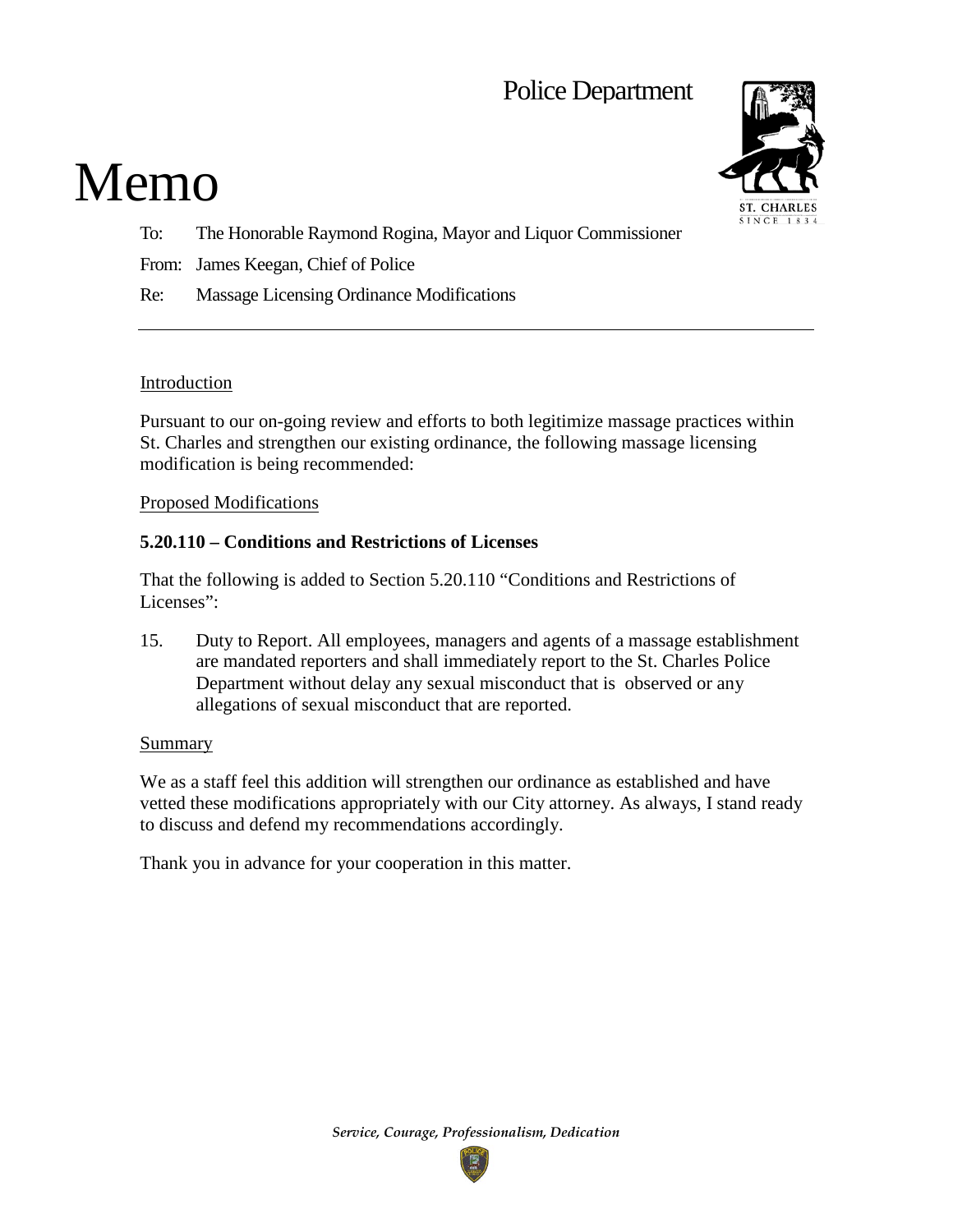## **City of St. Charles Ordinance No. 2017-M-\_\_\_\_\_**

## **Ordinance Amending Title 5 Entitled, "Business Licenses and Regulations", Chapter 5.20, "Massage Establishments", Section 5.20.110, "Conditions and Restrictions of Licenses" of the St. Charles Municipal Code.**

## **BE IT ORDAINED BY THE CITY COUNCIL OF THE CITY OF ST. CHARLES, KANE AND DUPAGE COUNTIES, ILLINOIS, AS FOLLOWS:**

**SECTION ONE:** That Title 5 Entitled, "Business Licenses and Regulations", Chapter 5.20, "Massage Establishments", Section 5.20.110, "Conditions and Restrictions of Licenses" of the St. Charles Municipal Code, be amended as follows:

## **5.20.110 – Conditions and Restrictions of Licenses**

That the following is added to Section 5.20.110 "Conditions and Restrictions of Licenses":

15. Duty to Report. All employees, managers and agents of a massage establishment are mandated reporters and shall immediately report to the St. Charles Police Department without delay any sexual misconduct that is observed or any allegations of sexual misconduct that are reported.

**SECTION TWO:** That after the adoption and approval hereof, this Ordinance shall (i) be printed or published in book or pamphlet form pursuant to the authority of the City Council, or (ii) within thirty (30) days after the adoption and approval hereof, be published in a newspaper published in and with a general circulation within the City of St. Charles.

**SECTION THREE:** This Ordinance shall be in full force and effect ten (10) days from and after its passage by a vote of the majority of the corporate authorities now holding office, approval and publication in the manner provided by law.

PRESENTED to the City Council of the City of St. Charles, Illinois, this \_\_\_ day of January, 2018.

PASSED by the City Council of the City of St. Charles, Illinois this \_\_\_\_ day of

January, 2018.

APPROVED by the Mayor of the City of St. Charles, Illinois, this \_\_\_\_\_ day of

January, 2018.

\_\_\_\_\_\_\_\_\_\_\_\_\_\_\_\_\_\_\_\_\_\_\_\_\_\_\_\_\_\_ Raymond P. Rogina, Mayor